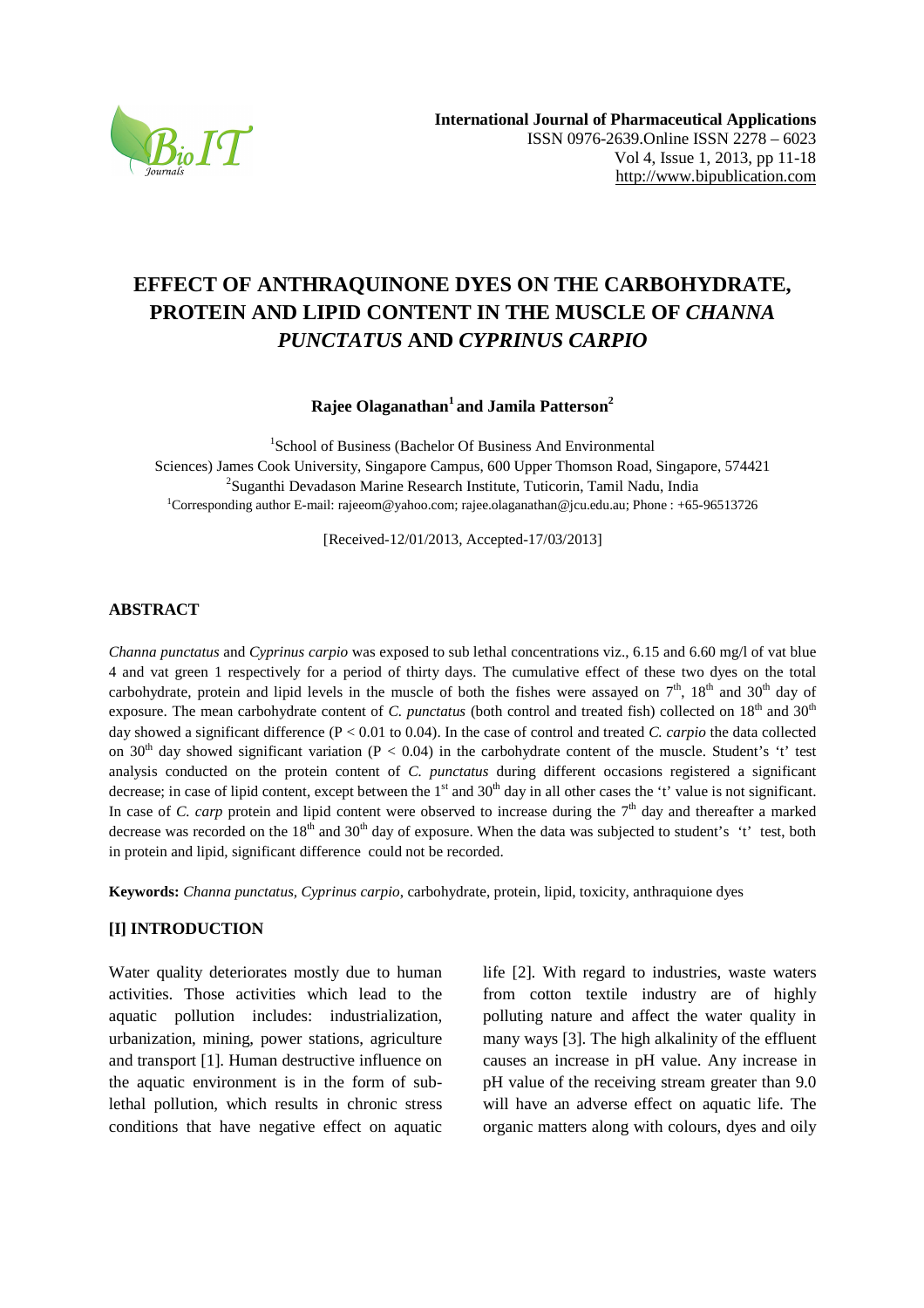scum produce an unsightly appearance and the organic matter of textile waste like starch, dextrin and inorganic chemicals like sulphide, hydrosulphite and nitrite will exert immediate oxygen demand while dyes and colours will exert long term oxygen demand. Such changes in the oxygen balance of receiving streams will be deleterious to fish life and will also interfere with self-purification process. Chemicals that are released into the aquatic environment are transported and redistributed among the different compartments in the environment, with transport across membranes into organisms being one of the processes [4]. There are five possible routes for a toxicant to enter into a fish i.e., via contaminated food, non-food particles, gills, oral consumption of water and skin. Toxic chemicals like sulphide, chlorine, chromium and aniline dyes will also affect the aquatic life. First, effluents may cause physical or chemical changes in a receiving environment that directly affect fish (e.g., fish gill). Secondly, effluents may contain compounds that can cause biochemical responses in fish, and those biochemical changes can alter the growth, reproduction or survival of fish. Finally, effluents can affect the food of fish, and cause indirect effects on growth, reproduction, or survival. Stress response is characterized by physiological changes and the effect of pollutants on fish is assessed by acute and chronic toxicity tests [5]. Haematology, biochemical changes, growth rate and oxygen consumption of fish can be used in determining the toxicity of pollutants [6]. Though the research on the effect of various dyes on fishes is available, the information about the effect of anthraquinone vat dyes on fish is inadequate. Hence a preliminary study was conducted to determine the cumulative effect of two anthraquinone vat dyes viz., vat blue 4 and vat green 1 on the commercially important fish *Cyprinus carpio and a freshwater fish Channa punctatus.*

#### **[II] MATERIALS AND METHODS**

# **2.1. Collection of both native and culturable fishes**

For ex-situ studies *C. punctatus* was collected from unpolluted Kadana river which is located about 10 km away from Alwarkurichi village, Tamil Nadu, South India. Samples of healthy *C. carpio* were collected from a fish farm which is situated at Kallidaikurichi, Tamil Nadu. The fishes used were having the average length of 12 to 15 cm and an average weight of 50 to 70 grams. After collection, the fish samples were immediately brought to the laboratory and were then acclimatised under laboratory conditions for a period of fifteen days in quality freshwater with adequate aeration using an aerator. The amount of water in the tank was one litre for every log of fish to avoid over crowding [7]. The fishes were fed twice (5% of body weight) a day with artificially prepared imported fish feed available in the market. The protein content of the feed was around 40%.

# **2.2. Toxicity determination of dyeing industry effluent**

The effluents free of Vat Blue 4 and Vat Green 1 dyes were collected from the dyeing industrial complex. Both the dyes were added to that effluent in varying concentrations and then  $LC_0$ ,  $LC_{100}$  and  $LC_{50}$  were enumerated. By adopting the probit analysis method of Finney [8], the Safe Application Factor Equation (SAFE) was calculated from the  $LC_0$  and  $LC_{100}$  values. From the SAFE level and the  $LC_{50}$  values the Safe Application Range was calculated following the procedure of Ramadhas [9]. The mean values of the dyes coming between SAR and  $LC_0$  were calculated and chosen for conducting laboratory bioassay (Table 1). Only at this concentration any toxicants is known to slowly and adversely affect the physiology of the fish and ultimately affect the various parts of the test fish [9]. The chosen mean concentration for Vat Blue 4 is 6. 15 mg/l and Vat Green 1 is 6.60 mg/l.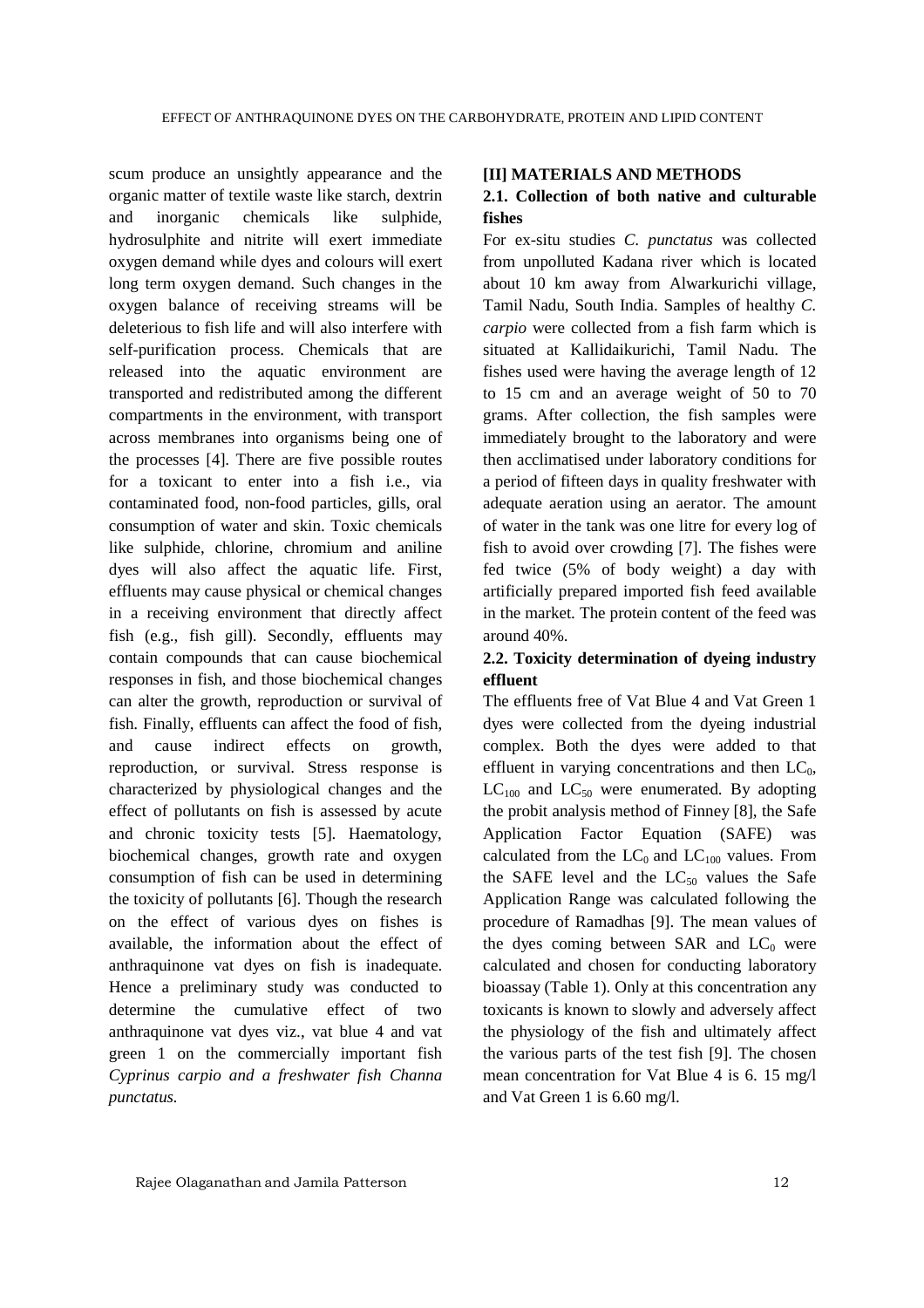The fish samples were treated with sub lethal concentrations of the mixture of two dyes containing wastewater (6. 15 mg/l of Vat Blue 4 and 6.60 mg/l of Vat Green 1) for a period of thirty days and then the proximate composition i.e., carbohydrate, protein and lipid contents were estimated on  $7<sup>th</sup>$ ,  $18<sup>th</sup>$  and  $30<sup>th</sup>$  day. The treated fish were sacrificed after treatment and the major metabolites were assessed following the standard procedures. Carbohydrate was estimated by following the standard procedure of Carrell *et al.* [10]. Protein and Lipid were estimated following the methods of Lowry [11] and Bragdon [12] respectively.

### **[III} RESULTS**

# **3.1. Toxicity determination of dyeing industry effluent**

The  $LC_{0}$ ,  $LC_{50}$  and  $LC_{100}$  values reported for the dyes were given in Table 1. It is highly comparable to the previous bioassay report of Little and Lamb III [13].

The proximate composition (carbohydrate, protein and lipid) of the *C. punctatus* and *C. carpio* were analysed and the results are presented in Table 2. The mean carbohydrate content of the muscle of *C. punctatus* and *C. carpio* recorded during three different durations of exposure was subjected to student's 't' test analysis (Table 3). In the case of control and treated fishes the data collected on  $30<sup>th</sup>$  day showed significant variation ( $P < 0.01$  to 0.04) in the carbohydrate content of the muscle of the two fish species.

When the student's 't' test analysis was conducted on the protein content of the muscle of both the fish species during different duration the protein content of the muscle of *C. punctatus*  registered significant decrease and the contrary was true in the case of *C. carpio* (Table 4).

The results of the comparisons of the lipid content of the muscle of the two fish species during three different occasions are furnished in Table 5. Except between the lipid content of the

muscle of *C. punctatus* between the 1<sup>st</sup> and 30<sup>th</sup> day in all other cases the 't' value is not significant.

### **[IV] DISCUSSION**

In the present study the proximate composition i.e., protein, lipid and carbohydrate contents in the treated fish species generally exhibited a relative increase in protein and lipid contents during  $7<sup>th</sup>$  day with a marked decline on  $18<sup>th</sup>$  and 30th day**.** Carbohydrate typically contributes to structural support, protection, and serves as nutrient and energy stores to be increased or decreased according to organismal need. The results obtained in the present study showed that the carbohydrate content decreased significantly in both the fish species exposed to the sublethal concentration of the dyes. The activity of the enzyme phosphorylase in the hepatopancreas and muscle has been found to reduce the carbohydrate level in the crab *Oziotelphusa senex senex* [14]. Reddy *et al*. [15] reported decreased carbohydrate level in the brain of the teleost fish *Channa punctatus* exposed to chlorocyclohexane stress. Karpagaganapathy *et al*. [16] reported that fishes exposed to sub lethal concentration of Benzene Hexa Chloride (BHC) showed a reduction in the liver glycogen level. Rajamanickam and Karpagaganapathy [17] reported marked decrease in protein content of the liver and muscles of *O. mossambicus* exposed to the sub lethal concentration of lindane. Somanath [18] reported reduction of carbohydrate level in the fish *Labeo rohita* due to the effect of sublethal concentration of tannic acid toxicity. Significant decrease in glucose and glycogen levels has been reported in the muscle of the cray fish *Porcamarus clarkia* due to the exposure to cadmium toxicity [19]. Haniffa and Murugesan [20] recorded a similar anamoly in *M. kelities*, in which the fish treated with textile industry effluent (sub lethal concentration) resulted in a corresponding decrease in carbohydrate content and an increase in the lipid content. Lorenzon *et al*., [21] reported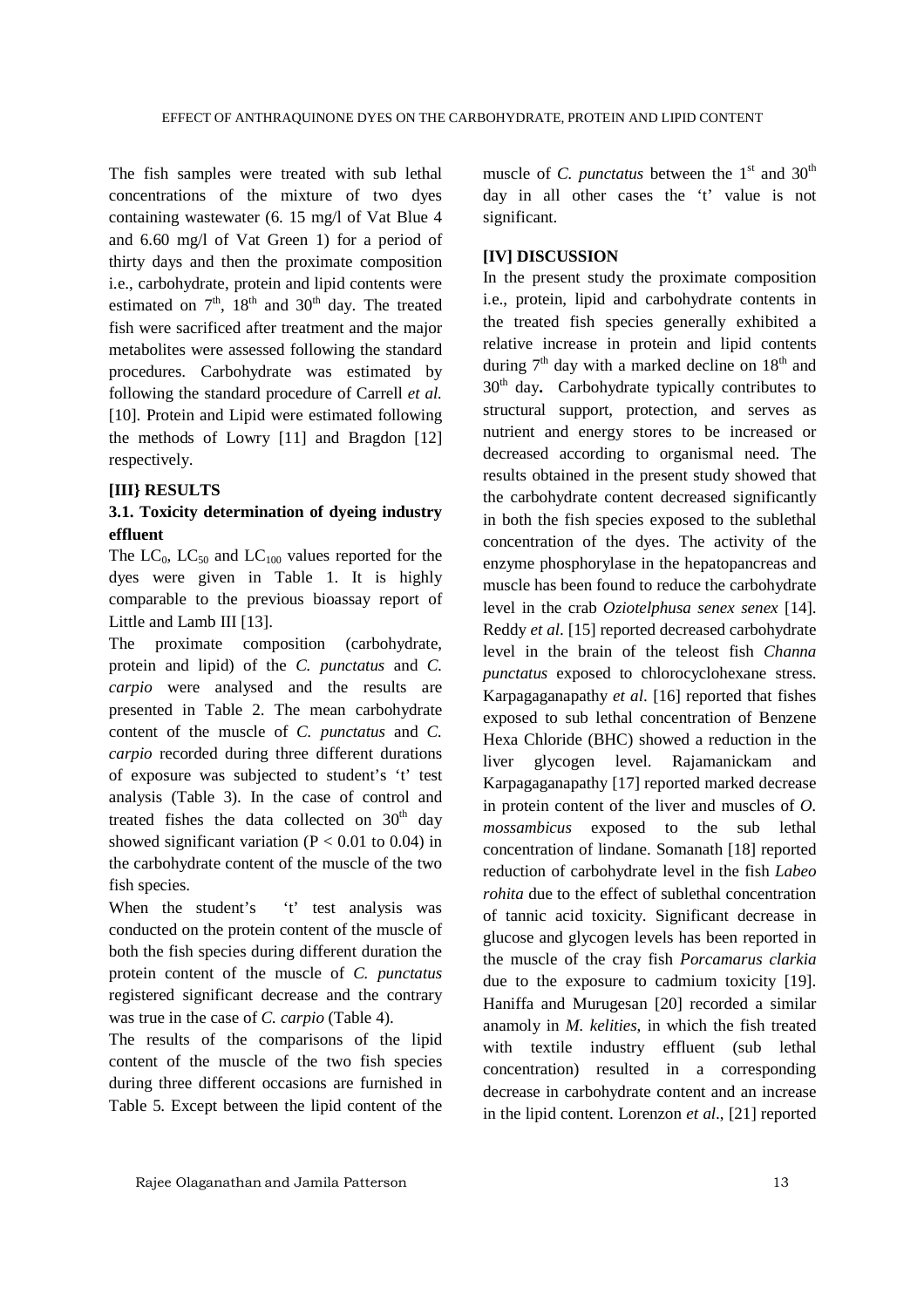the changes in the haemolymph glucose level in the shrimp Palaemon elegans due to heavy metal toxicity. Further, the decrease in carbohydrate may also be due to hypoxia, since hypoxia increases carbohydrate consumption. Hypoxic condition of the fishes may be due to anaerobic breakdown of glucose, which is available to the cells by increased glycogenolysis. The depletion of liver and muscle glycogen is attributed to the stress of the effluent on the organism, which ultimately results in the extensive utilization of the energy stored through glycogenolysis to meet the extra demands of energy required for the quick and brisk movements [16]. The depletion of carbohydrate in both *C. punctatus* and *C. carpio* may be due to its rapid utilization to meet the energy demands under the impact of anthraquinone dyes and it indicated the possibility of active glycogenolysis.

Proteins play a crucial role in virtually allbiological processes. Under extreme stress conditions, proteins supply energy in metabolic pathways and biochemical reactions [22]. In our experiment the protein content of *C. punctatus* exhibited an increase till  $18<sup>th</sup>$  day and thereafter showed a decrease while in *C. carpio* it exhibited a decrease from  $7<sup>th</sup>$  day of exposure. Viswarajan *et al*. [23] studied the effect of tannic acid on the protein, carbohydrate and lipid levels in the fish *O. mossambicus* and reported that there was an elevation in the protein content of liver and muscle with the increasing concentration of tannic acid. They also suggested that this increase in the protein content could be attributed to the efforts of the fish to overcome the toxic effect by elevating protein synthesis. Bhagyalakshmi [24] reported an increase in protein level in all the tissues of crab, *Oziotelphusa sensex* after exposure to sumithion. Rajan [25] reported the effect of textile mill effluent on *Cyprinus carpio*. There was a significant decrease in protein content of muscle, liver and intestine. Govindan *et al* [26] observed the decrease protein in the

muscle of *Gambusai affinis* exposed to Phosphoridon. Jone Nelson and Sunil kumar [27] reported the decrease level of protein in the muscle of *Etroplus maculates* after exposure of Ekalux. Geraldine *et al*., [28] reported protein depletion in the freshwater prawn *Macrobrachium malcolmsonii* in response to dichlorvos exposure. Susan *et al*., [29] also reported a significant decrease in protein content under sub lethal concentration of pyrethorid fenvalerate in the gill of the fish *Catla catla*. The decrease of protein content in the prawn *Penaeus indicus* post larvae after exposure to sublethal concentration of lead was recorded [30]. According to Sathyanarayana [31] the physiological status of animal is usually indicated by the metabolic status of proteins. Senthil kumaar *et al*. [32] observed decrease in protein content in all the experimental tissues of field crab *Spiralothelphusa hydrodroma* due to the effect of heavy metal copper. Naveed *et al*., [33] observed a decrease in the protein content of the *C. punctatus* exposed to lihocin. Randhir and Banerjee [34] reported that *Clarias batrachus*  showed marked fluctuations in their protein (1.56  $\pm$  0.79% in gills to 4.46  $\pm$  1.54% in muscles). In the present investigation, reduction in total protein content was noted in the tissues of both *C. punctatus* and *C. carpio* due to the anthraquinone dyes. This was possibly due to the direct effect of the toxicant on protein metabolic demands following exposure to the toxic stress of the dyes. Reduction of protein content indicates the possibility of gluconeogenesis to meet the energy budget.

In the present study the lipid content of both the fish species exposed to the sub lethal concentration of the anthraquinone dyes exhibited a decrease from  $18<sup>th</sup>$  day. The decline in lipid content was observed in *Macrobrachium idella* due to cadmium toxicity [35]. Tazeen *et al.,* [36] observed decline in the total lipid content when the catfish *Mystus vittatus* exposed to the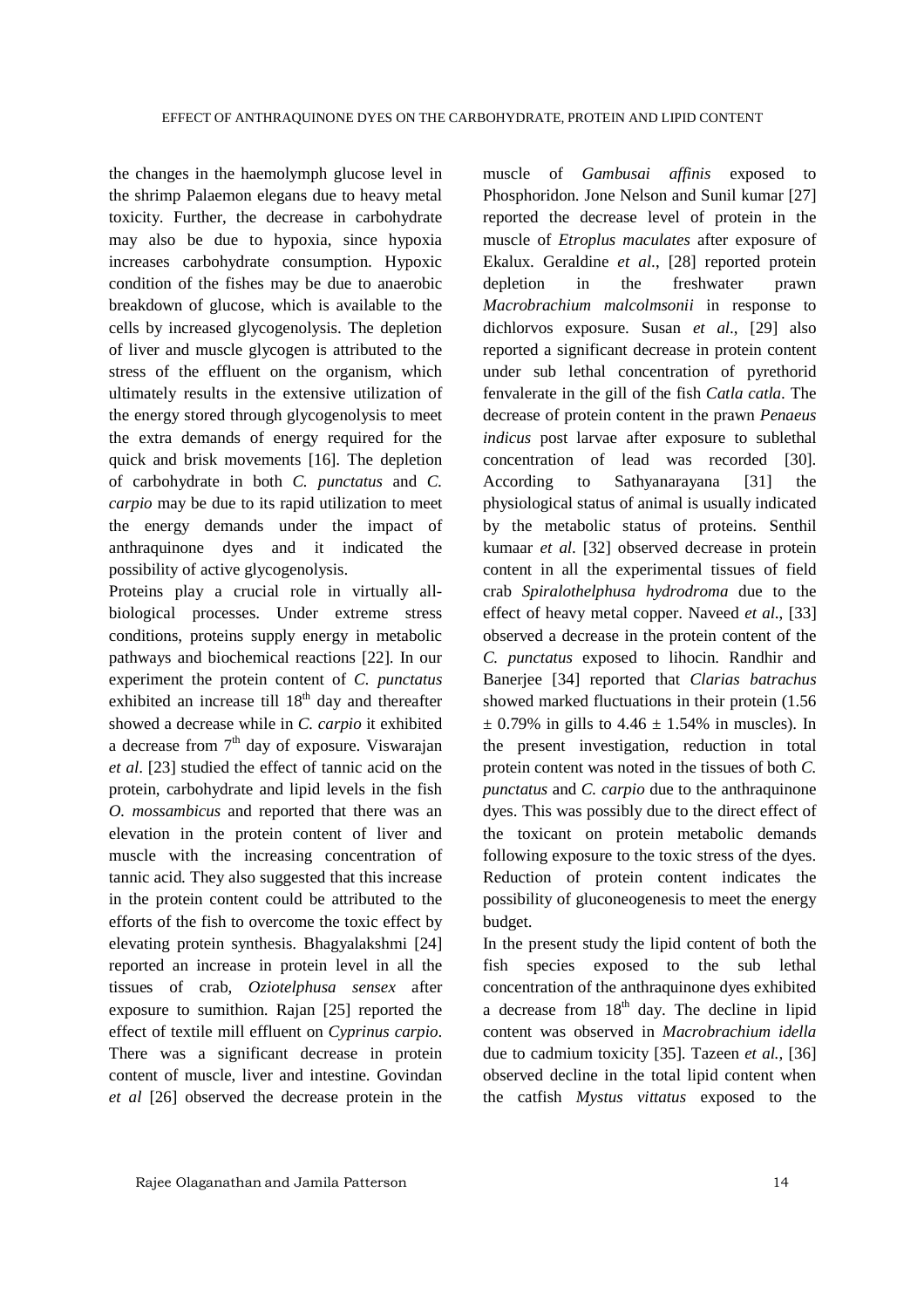pesticide nuvan. Saravana Bhavan and Geraldine [37] reported the reduction in lipid content in the prawn *Macrobrachium malcolmsonii* when the prawn was exposed to chlorpyrifos and suggested that the accelerated hydrolysis of lipid might be to cope up with the increased energy demand occurring due to the pesticide toxicity. Randhir and Banerjee [34] reported that *Clarias batrachus*  showed marked fluctuations in their lipid content  $(1.79 \pm 0.89\%$  in skins to  $4.81 \pm 1.15\%$  in brain tissue). In stress condition induced by pesticide or heavy metal, the lipid content depleted to meet the energy demand. In the present investigation, stress imposed by sublethal doses of the anthraquninone dyes to *C. punctatus* and *C. carpio* resulted in a marked decrease in lipid content, there by indicating high-energy demand. Thus, in the present study among the three metabolites, carbohydrate registered a steady decline in the muscle from the beginning to the termination of the experiment and this implied the fact that multiplication of microbes along with the stress imposed by the toxicant would have resulted in commendable consumption of carbohydrate from the muscle tissue. In case of protein and lipid up to  $7<sup>th</sup>$  day there was a marked increment in the tissue and there upon these two metabolites decreased drastically confirming the onset of catabolism caused by both the enhanced population of bacteria and the sustained stress imparted by the pollutant. Thus after the  $7<sup>th</sup>$  day all the three metabolites markedly decreased in the tissue affirming the onset of catabolism above anabolism. This observation confirmed that due to the diseased condition and the coupled effect of toxicant and microbes, all the three major metabolites got depleted drastically from the tissue. This onset of catabolism confirmed that the test animals would die soon due to the ensuing histopathological changes of the test fishes.

### **[V] CONCLUSION**

When exposed to stress conditions animals alter their physiological status with the help of enzymes. In our present study to meet the energy demands both *C. punctatus* and *C. carpio* might have adopted glycogenolysis and gluconeogenesis. It is exhibited in the results as the protein and lipid content demonstrated a considerable decrease on exposure to sublethal concentrations of anthraquinone dyes for 30 days but the carbohydrate content showed a slight decrease on  $7<sup>th</sup>$  day in both the fish species indicating more utilization of protein and lipids to meet the calorie demand. Dyes as an environmental toxicant affects the nutritive value of the fishes and the changes could also adversely affect the taste, texture and in turn the marketability of this edible fish species.

Moreover, chemical determination of any persistent toxicant concentration in water and sediment may not provide information on the severity of contamination, especially in the case of sublethal levels. Hence, biological monitoring using a series of assays in a ''key species'' has become inevitable as it could allow a sensitive approach to predict the potential risk of persistent contaminants, which is helpful in formulating the ''safe levels'' of such bioaccumulative chemicals having toxic potential. Acute toxicity and biochemical studies are the very first step in determining the water quality requirements and health of the fishes. These studies obviously reveal the toxicant concentrations (LC50) that cause fish mortality even at short exposure and also help in determining the biochemical changes that occurs in the fish due to the exposure to toxicants. Therefore, studies demonstrating the sensitivity of toxic effects of pollutants in aquatic organisms, particularly in fish are needed. Thus, it can be concluded from the present study that fish are highly sensitive to the anthraquinone dyes and their mortality rate is dose dependent.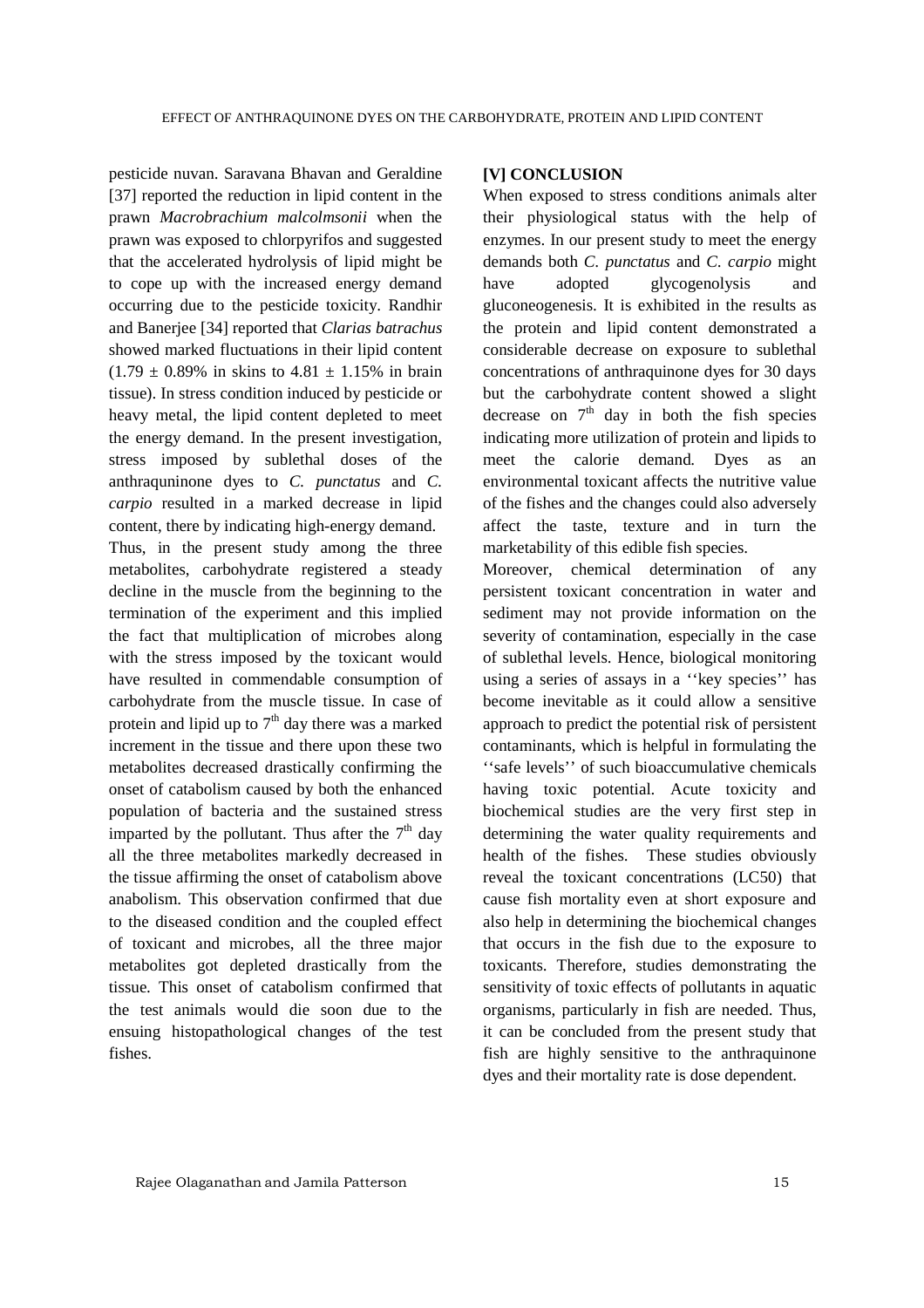#### **REFERENCES**

- 1. Van Vuren JHJ, Du Preez HH, Wepener V, Adendorff A, Barnhoorn IEJ, Coetzee L, Kotze P, Nussey G [1999] Lethal and Sub lethal effects of metals on the physiology of fish: An Experimental approach with monitoring support. WRC Report No. 608/1/99
- 2. Mason CF [1991] Biology of fresh water fishes. Longman scientific and Technical, New York, U.S.A. 351pp
- 3. \*IS: 9508-1980. "Guide for treatment and disposal of effluents of cotton and synthetic textile industry". 13-21 pp
- 4. Heath RGM, Claassen M [1999] An overview of the pesticide and metal levels present in populations of the larger indigenous fish species of selected South African rivers. WRC Report No. 428/1/99, 318 pp
- 5. \*Heath AG [1991] Water pollution and fish physiology. Lewis publishers, Boca, Ranton, Florida. U.S.A.
- 6. Wepener W [1997] Metal ecotoxicology of the Ohfant River in the Kruger National Park and the effect thereof on fish haematology. Ph.D Thesis, Rand Afrikaans University, South Africa.
- 7. Spregue JB [1973] The ABC"s of pollutant bioassay using Fish III; Sub lethal effects and safe concentration. *Water. Res*. 5: 245-266
- 8. \*Finney DJ [1971] Probit analysis. Cambridge University Press. Cambridge. 333 p
- 9. Ramadhas V [1982] Testing the toxicity of a pollutant to a fish. Workshop manual on Aquaculture. Fisheries College, TNAU. 202-203 pp
- 10. Carrell NV, Longery RW, Rox JH [1956] The determination of glycogen in liver and muscle by use of anthrone reagent. *J. Biol. Chem*. 220: 583- 598
- 11. Lowry OH, Rosebrough NJ, Farr AL, Randall RJ [1951] Protein measurement with folin phenol reagent. *J. Biol. Chem*. 220: 583-598
- 12. Bragdon TH [1951] Colorimetric determination of blood lipids. *J. Brochem.* 190: 513
- 13. Little LW, Lamb III JC [1972] Acute toxicity of 46 selected dyes to the fathead minnow *Pimephales promelas.* Report of Ecological

committee of American Dye Manufacturer"s Institute Inc., September 1972

- 14. Ramamurthi R, Venkataramaniah D [1982] Endocrine control of carbohydrate metabolism in the freshwater crab, *Oziotelphusa senex senex*. Phosphorylase activity in hepatopancreas and muscle. *Comp. Physiol. Ecol*. 7(2): 65-67
- 15. Reddy MS, Rao KVR, Murthy BN [1988] Changes in nitrogen metabolism of penaeid prawn *Penaeus indicus*, during sublethal phosphomidon and methyl parathion induced stress. *Bull. Environ. Contam. Toxicol*. 41: 344-351
- 16. Karpagaganapathy Pr, Stephen Maria Antony Raj S, Rajamanicakam C [1988] Toxicity impact of BHC on carbohydrate metabolism in the freshwater fish *Colisa lalia*. In: Proceedings of the Second National Symposium on Ecotoxicology. Vijayam sriramulu and Pr. Karpagaganapathy (Eds,), Annamalai University, Annamalainagar. 176-181 pp
- 17. Rajamanickam C, Karpagaganapathy Pr [1988] Effects of Lindane (r-BHC) on the behavioral chemistry in the fresh water fish *Tilapia mossambica*. In: Proceedings of the second National symposium on Ecotoxicology. Vijayam sriramulu and Pr. Karpagaganapathy (Eds,), Annamalai University, Annamalainagar. 143-145 pp
- 18. Somanath B [1991] Effect of acute sublethal concentration of tannic acid on the protein, carbohydrate and lipid level in the tissue of the fish *Labeo rohita. J. Environ. Biol*. 12(2): 107- 112
- 19. Torreblanca A, Del Ramo J, Diaz Mayans J [1991] Effects of cadmium on the biochemical composition of the freshwater crayfish *Procambarus clarkia. Bull. Environ. Contam. Toxicol.* 47: 933-938
- 20. Haniffa MA, Murugasean AG [1992] Influence of textile mill effluent on food utilization of fresh water catfish *Mystus kelitius*. In: Proceedings on the symphosium on Environmental Biology. St. Xavier"s College. Palayamkottai, India. 183-197 pp
- 21. Lorenzon S, Francese M, Ferrero EA [2000] Heavy metal toxicity and differential effects on the hyperglycemic stress response in the shrimp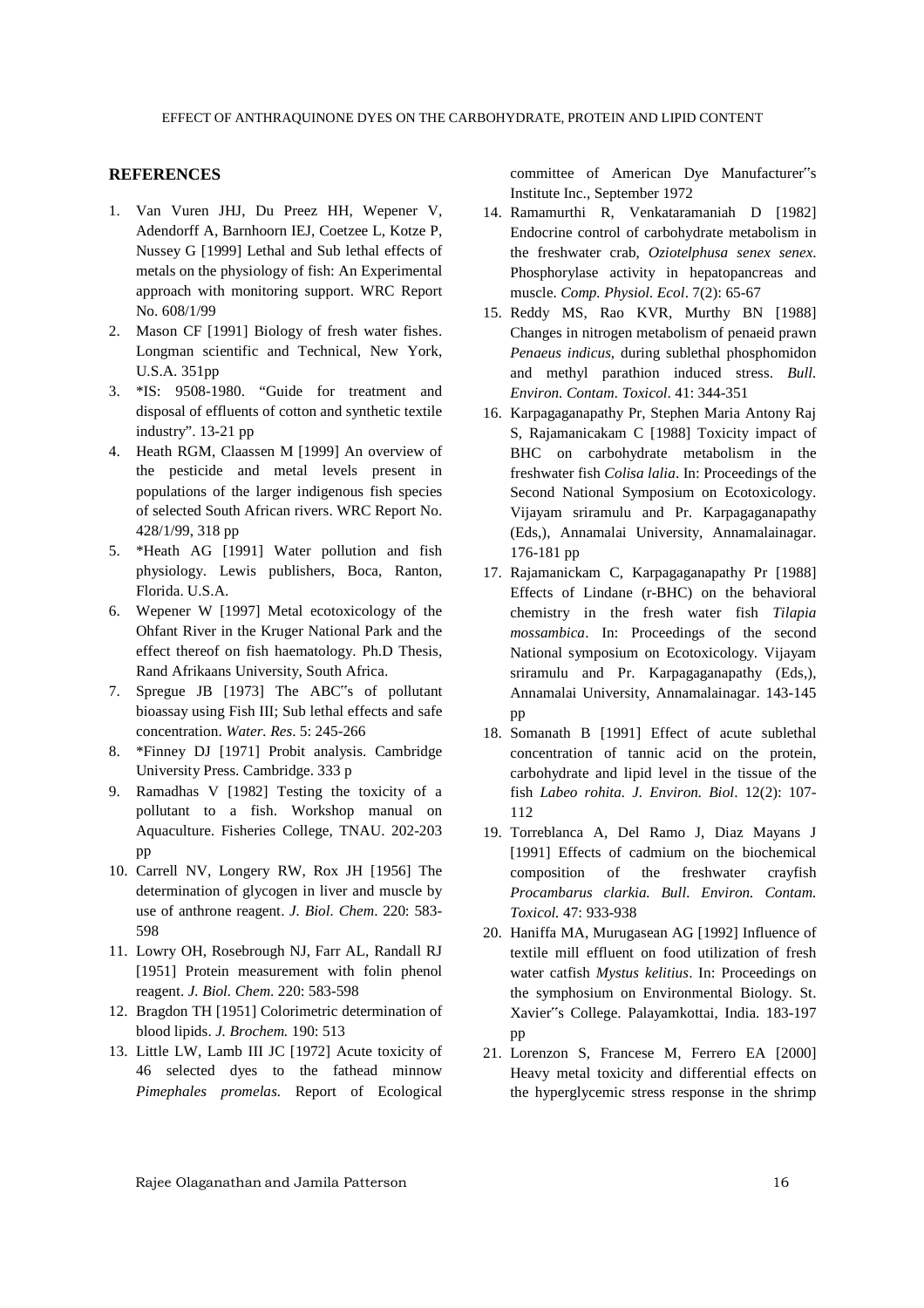Palaemon elegans. *Arch. Environ. Contam. Toxicol*. 39: 167-176

- 22. Yerragi SG, Koli VA, Yerag S [2000] Effect of pesticides Malathion on protein metabolism of the marine crab *Uca marionis. J. Ecotoxicol. Environ. Monit*, 10(1): 59-62
- 23. Viswarajan S, Beena S, Palaveesam S [1988] Effect of tannic acid on the protein, carbohydrate and lipid levels in the tissues of the fish *Oreochromis mossambicus. Environ. and Ecol*. 6 (2): 289-292
- 24. Bagyalekshmi V [1989] Heavy metal pollution and its effects on micro and macro fauna of Adyar River (Madras, India). Ph.D., Thesis, University of Madras.
- 25. Rajan MR [1990] Sublethal effects of textile mill effluents on protein, carbohydrate and lipid content of different tissue of fish *Cyprinus carpio*. *Environ. Ecol*. **8(1)**: 54-58
- 26. Govindan VS, Jacob L, Devika R [1994] Toxicity and metabolic changes in *Gambusia affinis*  exposed to Phosphamidon. *Toxicol. Environ. Monit.,* 4(1): 001 – 006
- 27. Jones Nelson D, Sunil Kumar G [1996] Effect of Ekalux on biochemical parameters in the freshwater fish *Etrophes malulatus*. *J. Ecotoxical. Environ. Monit.,* 6(1): 65 - 67
- 28. Geraldine D, Bhavan PS, Kalimurthy J, Zyapragassarzan Z [1999] Effect of dichlorvos intoxication in the freshwater prawn, *Macrobrachium malcolmsonii. J. Environ. Biol*. 20(2): 141- 148
- 29. Susan T, Anita Veeriah K, Tilak KS [1999] Biochemical and enzymatic changes in the tissues of *Catla catla* exposed to the pyrethroid fenvalerate. *J. Ecobiol*. 11(2): 109-116
- 30. Sathyavathi C, Prabhakara Rao Y [2002] Energy levels of Paneaus indicus post larvae on exposure to lead. *Ecotoxic. & Environ. Safety.* 52: 173-179
- 31. \*Sathyanarayana U [2005] Biochemistry book and allied (P) Ltd. 8/1 Chintamani Das Lane Kolkata 700009 India, pp. 349
- 32. Senthil kumaar P, Samyappan K, Jayakumar S, Deecaraman M [2007] Effect of heavy metal copper on the nutritive value in a fresh water field crab, *Spiralothelphusa hydrodroma*. *Res. J. Agri. & Biol. Sci.* 3(6): 775-781
- 33. Abdul Naveed, Janaiah C, Venkateshwarlu P [2010] The effects of lihocin toxicity on protein metabolism of the fresh water edible fish, *Channa punctatus* (Bloch). *Journal of Toxicology and Environmental Health Sciences*. 3(1): 018-023
- 34. Randhir Kuma, Tarun Kumar Banerjee [2012] Impact of Sodium Arsenite on Certain Biomolecules of Nutritional Importance of the Edible Components of the Economically Important Catfish *C. batrachus* (Linn.). *Ecology of Food and Nutrition* 51(2): 114-127
- 35. Villalan P, Narayanan KR, Ajmal KS [1990] Biochemical changes due to short-term cadmium toxicity in the prawn Macrobrachium idella. Progress in Pollution Research Proc. Nt. Young Scientists Sem. Environ. Pollut., 138-140
- 36. Tazeen AVS, Bais S, Preeti T [1996] Effect of nuvan on some biochemical parameters of Indian catfish, *Mystus vittatus. J. Environ. Biol*. 17(2): 167- 169
- 37. Saravana Bhavan P, Geraldine P [1997] Alterations in concentrations of protein, carbohydrates, glycogen, free sugar and lipid in prawn *Macrobrachium malcolmsonii* exposed to sublethal concentration of endosulfan. *Pesticide Biochem. Physiol*. 58: 89-101

#### **TABLES:**

| Name of the<br>Dve | $LC_0$<br>(mg/l) | $LC_{50}$<br>(mg/l) | $LC_{100}$<br>(mg/l) | <b>SAR</b><br>(mg/l) | <b>Chosen mean</b><br><b>Concentration</b><br>(mg/l) |
|--------------------|------------------|---------------------|----------------------|----------------------|------------------------------------------------------|
| Vat Blue 4         | 9.5              | 148                 | 510                  | 2.8                  | 6.15                                                 |
| Vat Green 1        | 10               | 180                 | 540                  | 3.1                  | 6.60                                                 |

Table 1: Fixing of Sub lethal concentration of the dyes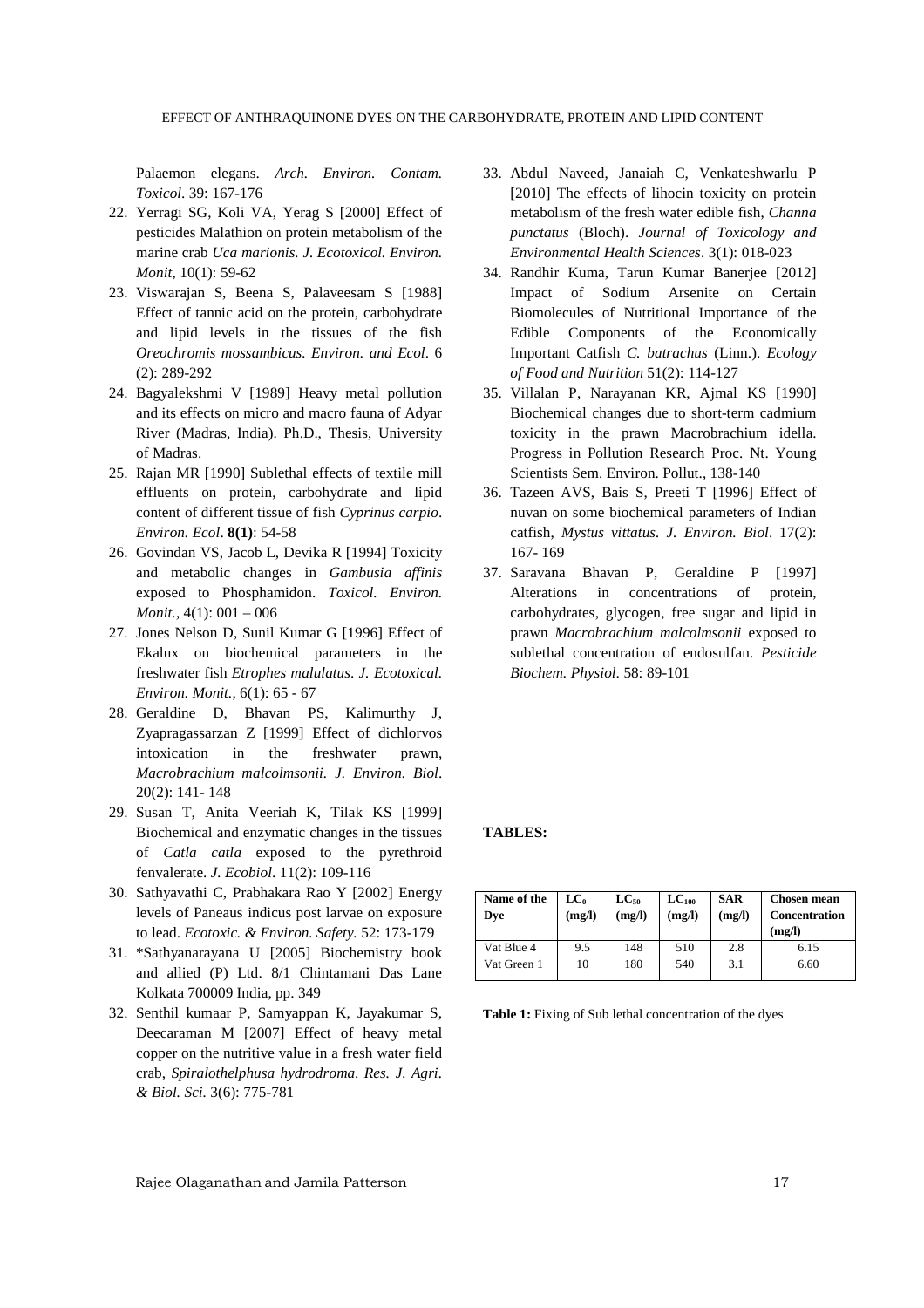#### EFFECT OF ANTHRAQUINONE DYES ON THE CARBOHYDRATE, PROTEIN AND LIPID CONTENT

| <b>Fish species</b>            | <b>Source</b> | Carbohydrate $(mg/g)$ | Protein $(mg/g)$ | Lipid $(mg/g)$  |
|--------------------------------|---------------|-----------------------|------------------|-----------------|
| Control<br>C. punctatus        | Nil           | $13.00 + 1.00$        | $130.00 + 2.00$  | $14.33 + 0.577$ |
| <b>Treated</b><br>C. punctatus | $7th$ day     | $12.00 + 1.00$        | $140.00 + 4.00$  | $15.00 + 1.50$  |
|                                | $18th$ day    | $10.00 + 1.00$        | $147.00 + 7.211$ | $13.50 + 1.50$  |
|                                | $30th$ day    | $10.12 + 0.12$        | $146.66 + 5.774$ | $10.00 + 1.00$  |
| Control<br>C. carpio           | Nil           | $11.50 + 1.50$        | $120.00 + 20.00$ | $13.00 + 2.00$  |
| <b>Treated</b><br>C. carpio    | $7th$ day     | $10.80 + 0.80$        | $130.00 + 10.00$ | $15.00 + 3.00$  |
|                                | $18th$ day    | $9.30 + 0.30$         | $126.00 + 8.00$  | $14.50 + 1.50$  |
|                                | $30th$ day    | $8.40 + 0.40$         | $119.00 + 7.00$  | $12.00 + 2.00$  |

**Table 2:** Proximate composition of the whole body of control and treated fishes *C. punctatus* and *C. carpio* 

| <i>Fish</i> species | X <sub>1</sub>                                         | X <sub>2</sub>                                          | df | 't' value | <b>Significance</b> |
|---------------------|--------------------------------------------------------|---------------------------------------------------------|----|-----------|---------------------|
| C. punctatus        | Carbohydrate content of the<br>muscle on the $1st$ day | Carbohydrate content of<br>the muscle on the $7th$ day  | 4  | 1.225     | <b>NS</b>           |
|                     | Carbohydrate content of the<br>muscle on the $1st$ day | Carbohydrate content of<br>the muscle on the $18th$ day | 4  | 3.674     | P < 0.04            |
|                     | Carbohydrate content of the<br>muscle on the $1st$ day | Carbohydrate content of<br>the muscle on the $30th$ day | 4  | 4.953     | P < 0.01            |
| C. carpio           | Carbohydrate content of the<br>muscle on the $1st$ day | Carbohydrate content of<br>the muscle on the $7th$ day  | 4  | 0.713     | <b>NS</b>           |
|                     | Carbohydrate content of the<br>muscle on the $1st$ day | Carbohydrate content of<br>the muscle on the $18th$ day | 4  | 2.491     | <b>NS</b>           |
|                     | Carbohydrate content of the<br>muscle on the $1st$ day | Carbohydrate content of<br>the muscle on the $30th$ day | 4  | 3.459     | P < 0.04            |

**Table 3:** Student's 't' test analysis of the data collected on carbohydrate content of the muscle of *C. punctatus and C. carpio* 

| <b>Fish species</b> | X <sub>1</sub>                                    | X <sub>2</sub>                                               | df | 't' value | <b>Significance</b> |
|---------------------|---------------------------------------------------|--------------------------------------------------------------|----|-----------|---------------------|
|                     | Protein content of the<br>muscle on the $1st$ day | Protein content of the<br>muscle on the $7th$ day            | 4  | 3.873     | P < 0.02            |
| C. punctatus        | Protein content of the<br>muscle on the $1st$ day | Protein content of the<br>muscle on the $18th$ day           | 4  | 3.935     | P < 0.02            |
|                     | Protein content of the<br>muscle on the $1st$ day | Protein content of the<br>muscle on the 30 <sup>th</sup> day | 4  | 4.725     | P < 0.01            |
|                     | Protein content of the<br>muscle on the $1st$ day | Protein content of the<br>muscle on the $7th$ day            | 4  | 0.774     | <b>NS</b>           |
| C. carpio           | Protein content of the<br>muscle on the $1st$ day | Protein content of the<br>muscle on the 18 <sup>th</sup> day | 4  | 0.482     | <b>NS</b>           |
|                     | Protein content of the<br>muscle on the $1st$ day | Protein content of the<br>muscle on the $30th$ day           | 4  | 0.0817    | <b>NS</b>           |

**Table 4:** Student's 't' test analysis of the data collected on protein content of the muscle of *C. punctatus* and *C. carpio*